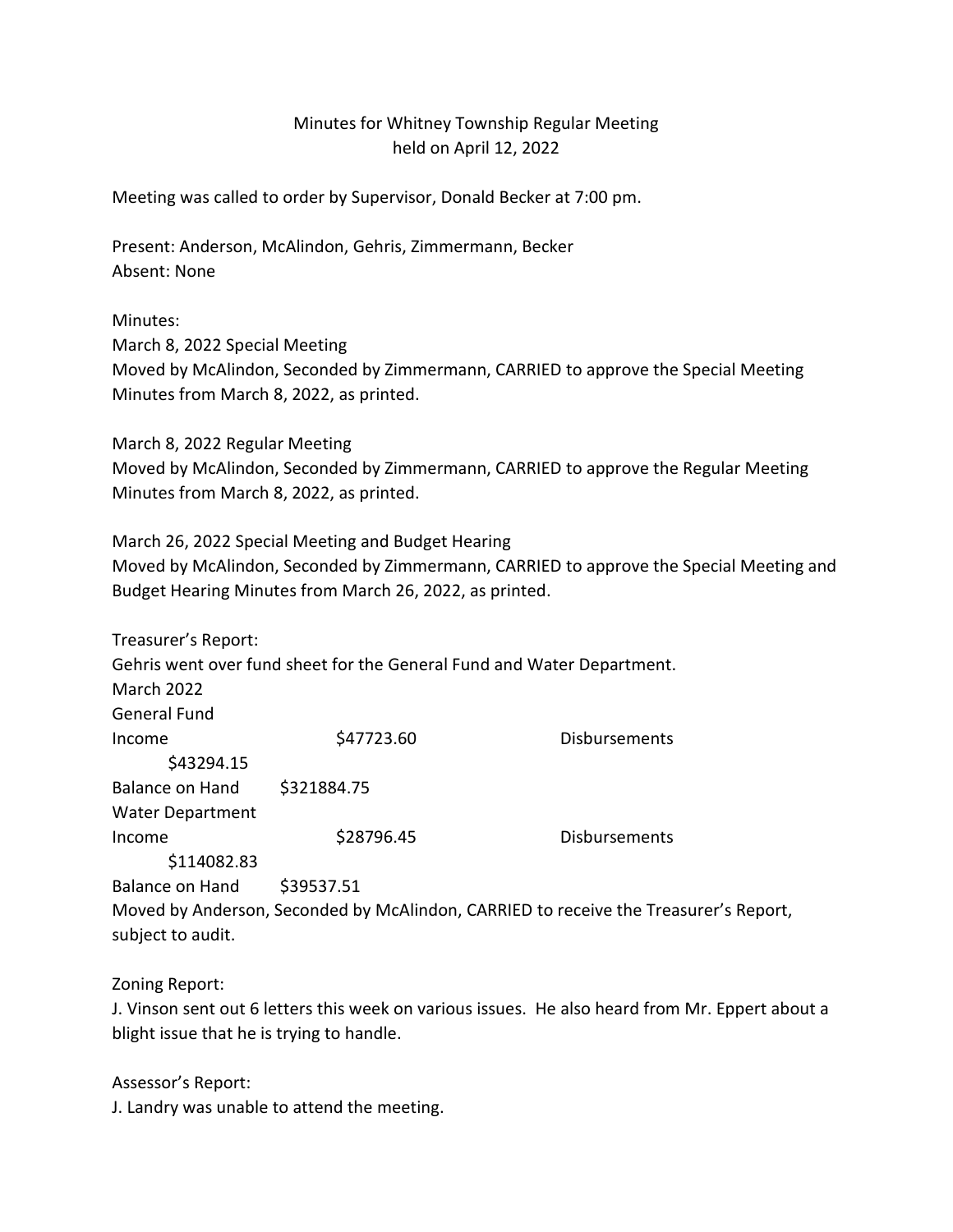Fire Authority Board:

Bids will be opened at the next meeting for the new fire barn being built.

Sims-Whitney Utilities Authority Report:

Gehris and Anderson are going to discuss the Tower Lawsuit with Jamie and let her know that we are ready to just take the case to court, mediation doesn't seem to be working. We are also having some issues with people going into their meter pits and turning on their own water. The biggest offenders are the plumbers opening people's homes back up for the summer.

## Cemetery/Transfer Station Report:

Gehris is going down to Sims Township to help them produce financials that make more sense that what we have been getting.

Potholes (speed bumps) at the Transfer Station are getting work and we would like to see if we can get some asphalt millings if possible.

The rollers on the gate must have something done, so that they don't freeze up in the winter, because it is hard to get them open when they are frozen.

The price of the stickers that are going to be used to get into the Transfer Station can be set by each Township it doesn't have to be decided at the Transfer Station Board.

Moved by Gehris, Seconded by Anderson with a roll call vote, CARRIED to charge \$10.00 per sticker for any extra stickers for the Transfer Station.

Roll Call Vote Results are as follows:

Gehris- Yes Becker- Yes McAlindon- No Zimmermann- No Anderson- Yes

Next Meeting of Joint Board is June 30, 2022 at 7pm.

Public Comment:

\*B. Burke brought in information on the by law changes that the GIS Authority wants to make, so that business can be conducted. The GIS Authority is having trouble getting enough people to attend the meetings to even get a quorum of the Board. The Board just must sign a sheet of paper approving the changes, because we are already signed up to participate.

\*B. Burke also brought information on a new senior living complex being worked on in AuGres called New Dawn.

\*There is a new lawn care company that came in to talk to Becker on Monday.

Old Business:

Roads- the Road Commission has sent 3 representatives to talk to the Township Board about what is happening this year and to discuss the match program changes made. The representative are Ken Stawowy, Brad Stauffer, and Dale Dittenber.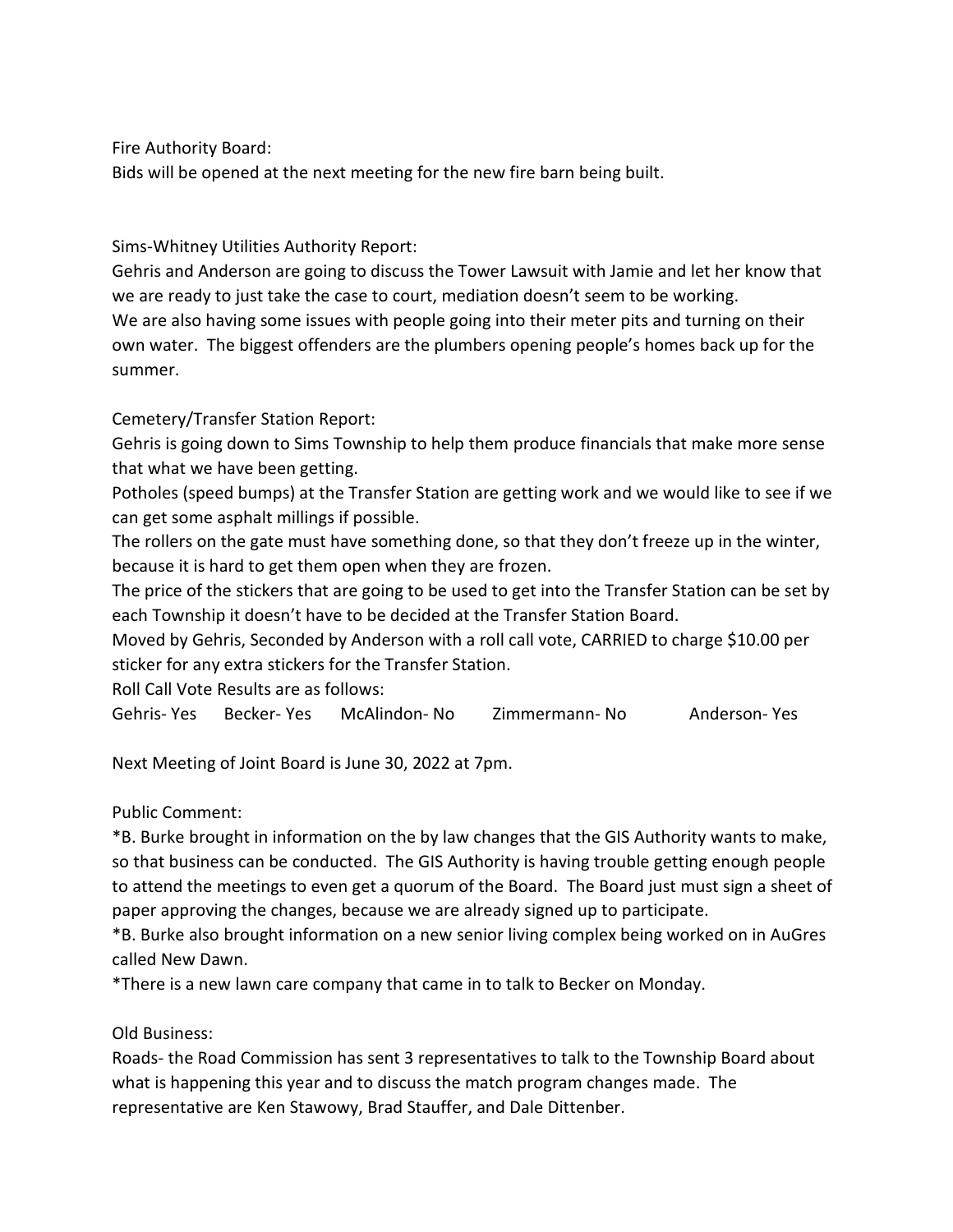There was a breakdown given of what we spent on roads last year, what the road commission spent last year and what they are expecting to spend this year.

The match program description was given out and discussed with the Board and here is the breakdown:

\$10,000.00 discretionary funds

\$50,000.00 match money

\$17,000.00 ARPA Money

Brad brought the quote for the resurfacing of the second half of Pinewood Subdivision, which is going to cost around \$58802.95. Gravel and asphalt are going to cost more this year, with asphalt prices possibly going up at the end of this week. The Board needs to sign our work orders, so that the Road Commission can lock in the lower costs, especially for the asphalt.

Noble/Swartz Road Culvert Project- Anderson has the preliminary costs for replacing the culvert on Noble/Swartz Rd.

| Engineering                     | \$5,000.00 |
|---------------------------------|------------|
| Tube                            | \$12175.00 |
| Excavating/Installation         | \$29350.00 |
| <b>Total Cost approximately</b> | \$46500.00 |

According to the representative from the Drain Commissioners office that was present at the meeting there is not going to be any cost sharing on this project with the Drain office as was first discussed a couple months ago. The Township will have to foot the whole bill for the project.

Moved by McAlindon, Seconded by Gehris, CARRIED to approve the Noble/Swartz Road project if the Drain Commissioner shares in the cost of the project as was originally discussed.

## New Business:

Dead Trees on Township Property- Becker was approached by someone to cut out the dead trees on the lot next door.

There was a discussion about getting a release of liability from the attorney for this person to sign, but the Board agreed to check with the attorney on whether that idea was even an option. The only other things that could be done besides leaving the dead trees there was to hire Jesse Gordon to come in and cut them out for the Township. Anderson will contact Eppert and Jamie on whether we should get a release of liability for cutting the trees down.

Resolution and Ordinance for Floodplain Insurance Program- There is a resolution and an Ordinance that need to be passed by the Township and sent to the State to get approved to be sent to FEMA to keep Whitney Township in place as a participant in the Floodplain Insurance Program. If this is not done by June 15, 2022 anyone who has floodplain insurance in Whitney Township will lose their insurance. Moved by Gehris, Seconded by Zimmermann, CARRIED to approve the resolution and the Ordinance for the Floodplain Insurance Program.